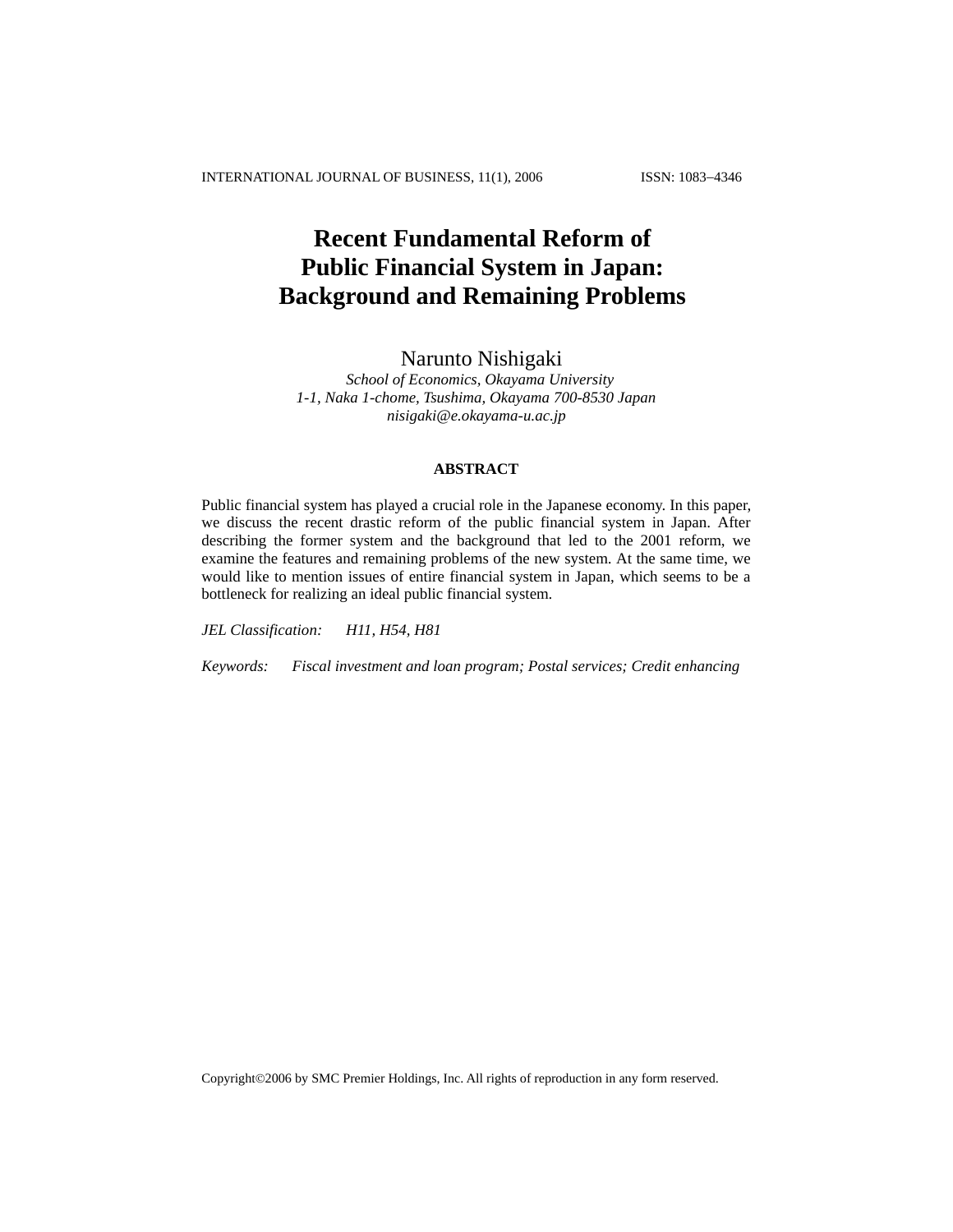## **I. INTRODUCTION**

In general, the purpose of public financial activities is to offer services that private financial institutions cannot provide for various reasons. However, we ought to take account of the fact *that* aims that public agencies should pursue will change along with the development of the economy. Accordingly, the public financial system must be designed so as to correspond to such a transformation of social requirements. If the system becomes unable to accept such changes, then we have to reform the system to function effectively.

In recent years, unprecedented extensive reforms in the public financial system have been carried out in Japan. The purpose of the reforms was to reconstruct the system to meet the new economic demands. Although we can now observe the positive outcomes of these reforms, several bottlenecks still remain in terms of constructing an appropriate financial system for the Japanese economy.

This paper is divided into six sections. Section II is a review of the Japanese financial system before the reforms. Section III indicates the background or the necessity of the reforms. Section IV describes the contents of the fundamental reforms. Section V presents remaining problems for construction of a better financial system in Japan, and Section VI summarizes and concludes the paper.

### **II. PUBLIC FINANCIAL SYSTEM IN JAPAN BEFORE THE REFORMS**

#### **A. The Basic Framework of the FILP System before the Reforms**

The public financial system in Japan has been recognized as the Fiscal Investment and Loan Program system (the FILP system).

Before the fundamental reforms in 2001, the FILP system took the form of a huge indirect-financial system. Namely, in the FILP system, each organization performed only a part of intermediation process, such as acceptance of deposits, fund management, and investment. This separation of the financial functions was quite unique because a private financial institution usually covers the entire intermediation process.

In the FILP system, financial institutions whose only function is accepting funds were called the Entrance Organizations. They included Postal Savings, Postal Life Insurance, Employees' Pension Insurance and the National Pension Fund. These accounted for 90 % of FILP funds in the last fiscal year of the old system (FY2000).

Institutions that played the role to invest the funds were called the Exit Organizations. Their formal name is "FILP agencies," which have been owned by the Government.

In the old system, the Trust Fund Bureau (TFB) in the Ministry of Finance functioned as a fund manager. The Postal Savings, Employees' Pension Insurance and National Pension Fund were obliged to deposit all accepted funds with this Bureau, while the reserve fund of the Postal Life Insurance was managed by the Minister of Posts and Telecommunications in corporation with the FILP. The largest part of the TFB Fund was invested with FILP agencies and the remainder with Japanese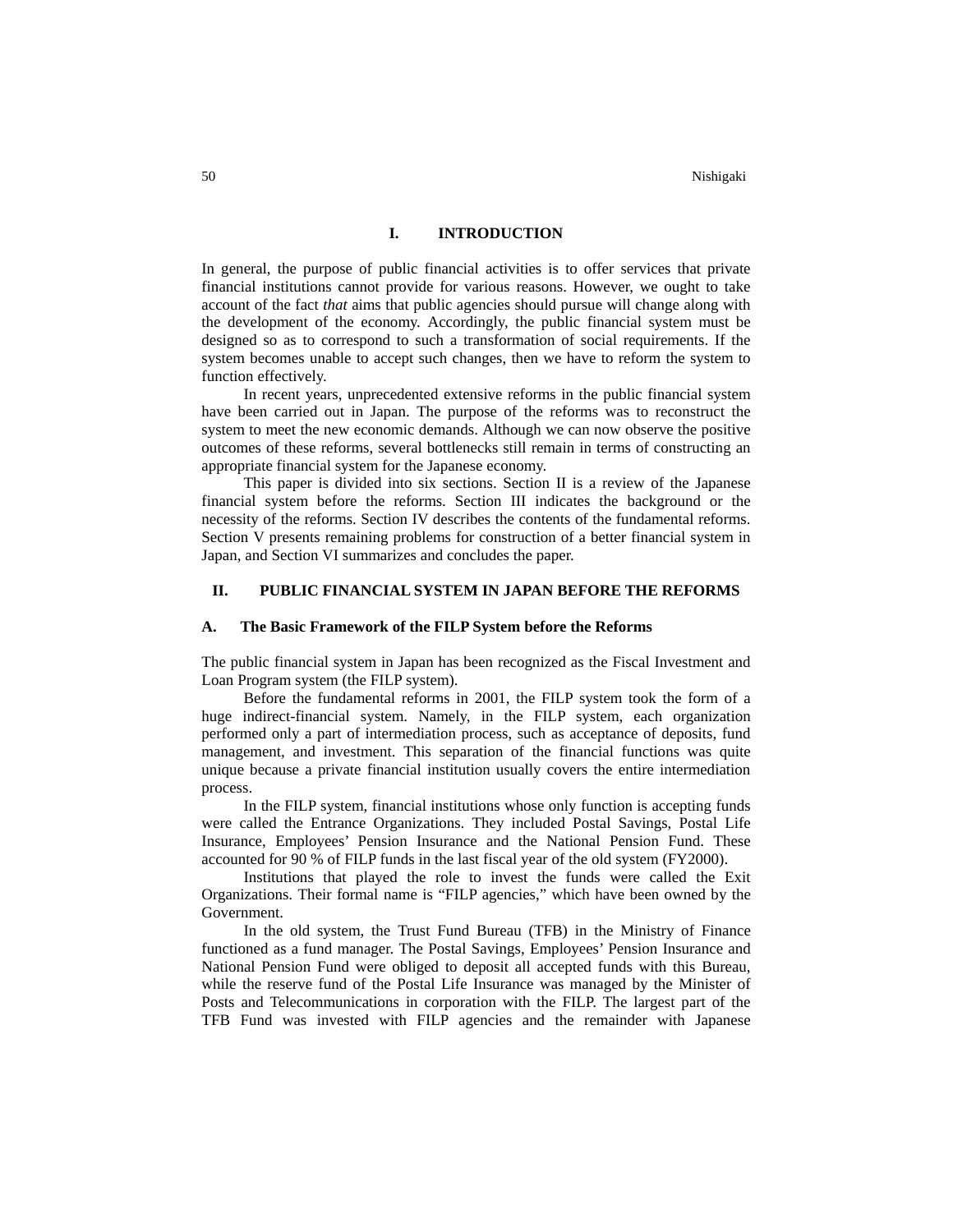government bonds  $(JGBs)^1$ .

Prior to the reforms, the entire FILP system could be illustrated as Figure 1.





Source: MOF Financial Bureau (2000).

The initial FILP system was established around 1955 and had been reportedly functioned well during the rapid growth period (i.e., from the 1950s to first half of the 1970s) in Japan. However, it was pointed out that the FILP system had a critical defect because it could not control how much the Entrance Organizations absorb funds. Thus there had been a potential tendency for the system to accept excessive funds, though this weakness had not stood out so much during the rapid growth period with vigorous fund demands.

## **B. Relationships between General Budget and the FILP Fund**

Indeed, it is well known that there are sharp differences between the purposes of the general budget and the FILP funds<sup>2</sup>. But in practice, a close relationship between these funds existed.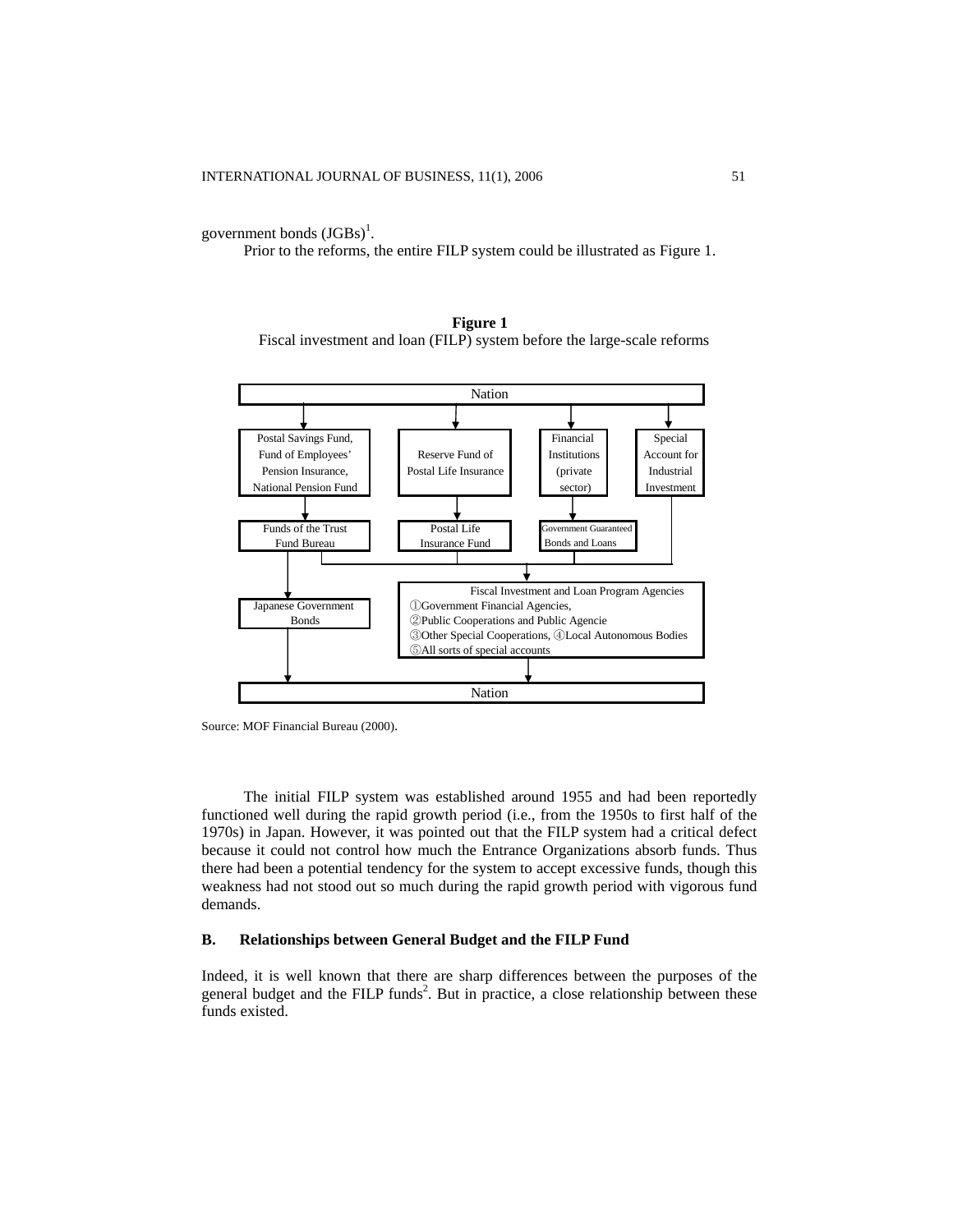With regard to the general budget's dependence on the FILP system, we should first of all mention the underwriting of government bonds by the TFB. Other complementary functions of the FILP for the general budget are as follows: compensatory lending to special account deficits (e.g. National Railway's debt); loans by FILP agencies (e.g. Housing Loan Corporation) as a measure to stimulate the economy during recessions; and price stabilizing operations, in other words, mass stock purchase using FILP funds in order to prevent a sharp decline in the stock market.

Concerning the flow of funds from the general budget to the FILP system, we should mention governmental subscriptions to FILP agencies and interest subsidies. General budget expenditure was necessary because the interest rates from borrowers to FILP agencies were often lower than those from FILP agencies to the TFB.

There was criticism that these complex twists of two kinds of funds had promoted increasing expansion of the public sector in Japan. Certainly, it was one factor that led to the reforms. In the next section, we would like to describe in detail the background that made the reforms inevitable.

## **III. BACKGROUND THAT LED TO THE REFORMS**

#### **A. Criticism of the Ballooning Public Financial Sector**

With the ending of high economic growth and the arrival of slow growth, a wide-ranging excess supply of funds came about in many Japanese industries. Furthermore, with the waves of financial deregulations since the second half of the 1970s, many corporations (mainly large enterprises) that had acquired their necessary capital mainly from city or regional banks came to diversify their financing means (e.g. issuing foreign bonds or equity finances). Therefore many private banks in Japan fell into operational difficulties. In particular, with the progression of interest rate deregulations, the difference between loan rates and deposit rates at banks narrowed. In order to avoid further deterioration of management, lots of city and regional banks in Japan turned to the stock and real estate markets in search of profits. Regrettably, such "new" profit opportunities for private banks were to vanish along with the collapse of the financial "bubble" at the beginning of the 1990s.

In spite of difficulties faced by private banks, suspicion and criticism began to surface that public financial institutions, postal services and FILP agencies, which were supported by the government, had over-expanded their activities even after the end of rapid growth and had started to squeeze profit opportunities from the private institutions. Certainly, Figure 2 shows the ballooning of the  $\overline{FILP}^3$ .

For example, a researcher at a private financial institution insists that it is necessary to leave such mature fields as large-scale corporate finances and housing loans to the private financial institutions, because the private sector now can provide these services<sup>4</sup>.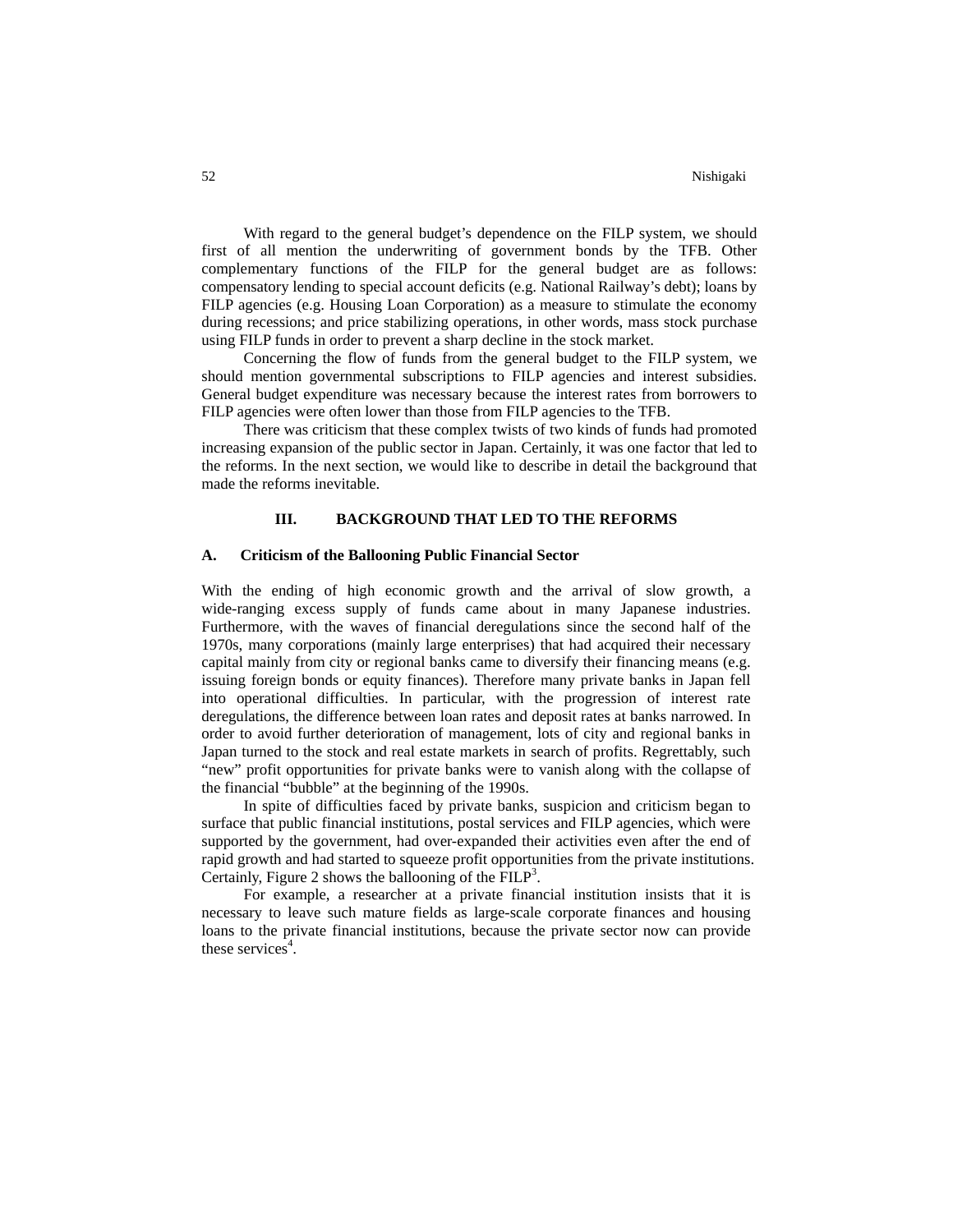

**Figure 2**  Transition of the scale of fiscal investment and loan program

Source: MOF Financial Bureau (2000).

## **B. A Structural Defect in the FILP System**

As mentioned in endnote 1, FILP funds are managed through parliamentary deliberations based on a FILP plan issued by the government every fiscal year. However, the amount of accepted Postal Saving deposits or the number of contracts for Postal Life Insurance had not been adjusted along with the program. With regard to funding, each post office was obliged to accept as many deposits and insurance contracts as possible, and the Postal Savings Fund deposited the accumulated funds with the Trust Fund Bureau. A large part of the Postal Life Insurance Fund was also controlled in partnership with the FILP.

These postal services started before the First World War in order to accumulate funds for the government, which used some of the funds for military purposes. They restarted in the post World War II period, serving a new role as the main suppliers of capital. However, even after the transition to slow growth, postal services did not review their role from the viewpoint of the entire FILP system, or for the entire financial system in Japan. Therefore revisionists of the Japanese public financial system thought that the unlimited supply of funds from postal services had led to inefficient FILP agencies and costly public projects, which were unbalanced with outputs values (or benefits).

Another criticism concerning the structural defects of the FILP system is related to interest rate risks. The FILP agencies have not been admitted to make advance repayments to the Fund Trust Bureau. Thus, during times of low interest, if a borrower from the FILP agency wants to repay a loan made during a higher interest period, it becomes necessary for the agency to reinvest the repaid funds at a lower interest rate.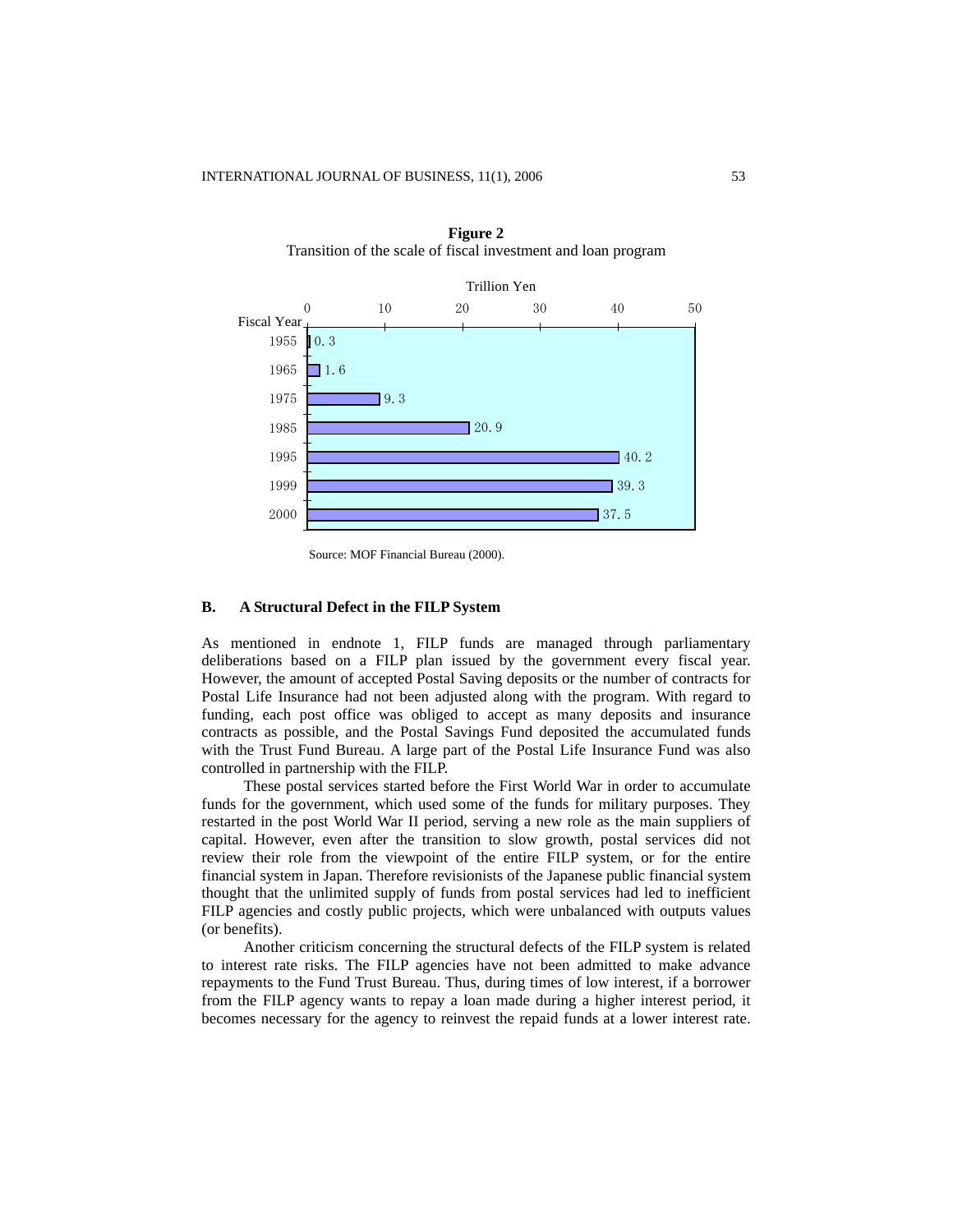Accordingly the FILP agency tends to face a negative spread (a higher borrowing rate and a lower lending rate). This fact is the main reason why interest subsidies should be necessary<sup>5</sup>.

## **C. Negative Effects on Productivity and Capital Market**

Public financial organizations had previously been expected to discover new sunrise industries and supply them with the necessary funds for growth. Recently, however, doubts surfaced over this function. The measures, such as interest subsidies and preferential taxation through the FILP, do not encourage pioneer businesses or strategic industries. Instead, these measures have rather been used to help declining industries but have failed to improve their productivity.

An ordinal revisionist for the public financial system would insist that we should primarily make the most of the finding function of capital markets to nurture pioneer enterprises or venture corporations. But in Japan, abundant and government-guaranteed FILP funds were swept against capital markets, so that, in general, managers of private corporations didn't have any incentives to utilize capital markets to raise the necessary funds. As a result, the development of the long-term financing function of capital markets in Japan didn't progress significantly, and it was difficult for emerging firms to find finance and grow. Thus, it is natural for such a revisionist to conclude that we have to reduce the role of the FILP in funding long-term and risky projects<sup>6</sup>.

## **D. Criticism for Insufficient Disclosures of FILPAgencies and Postal Services**

Lastly, we need to refer to the insufficient disclosure of the FILP system. For example, Hashimoto (1996) stated that "although individual Entrance and Exit Organizations have disclosed their own information to some extent, a disclosure of the entire FILP system as a giant financial intermediation is not enough," and indicated "the check function of the Diet on the FILP is incomplete because it discusses only the FILP plan every fiscal year while leaving unscheduled management of the FILP fund to the officials."7

Furthermore, Imai (1996) mentioned that the disclosure report of the MOF (1995) had not shown financial statements of the individual FILP agencies while it had partially disclosed the financial condition of the Trust Fund Bureau<sup>8</sup>. Combining these two opinions, we can conclude that the disclosures of the FILP were unsatisfactory both for the entire and individual levels.

## **IV. FUNDAMENTAL REFORM IN 2001**

#### **A. The Overall Abolition of Deposit Requirements**

The fundamental reforms in 2001 consisted of several pillars. The first pillar was to eliminate the obligation to deposit all funds of the Postal Saving and Pension Reserves with the Trust Fund Bureau. From new acceptances in fiscal year 2001, these funds have come to be invested voluntarily with various sorts of securities through financial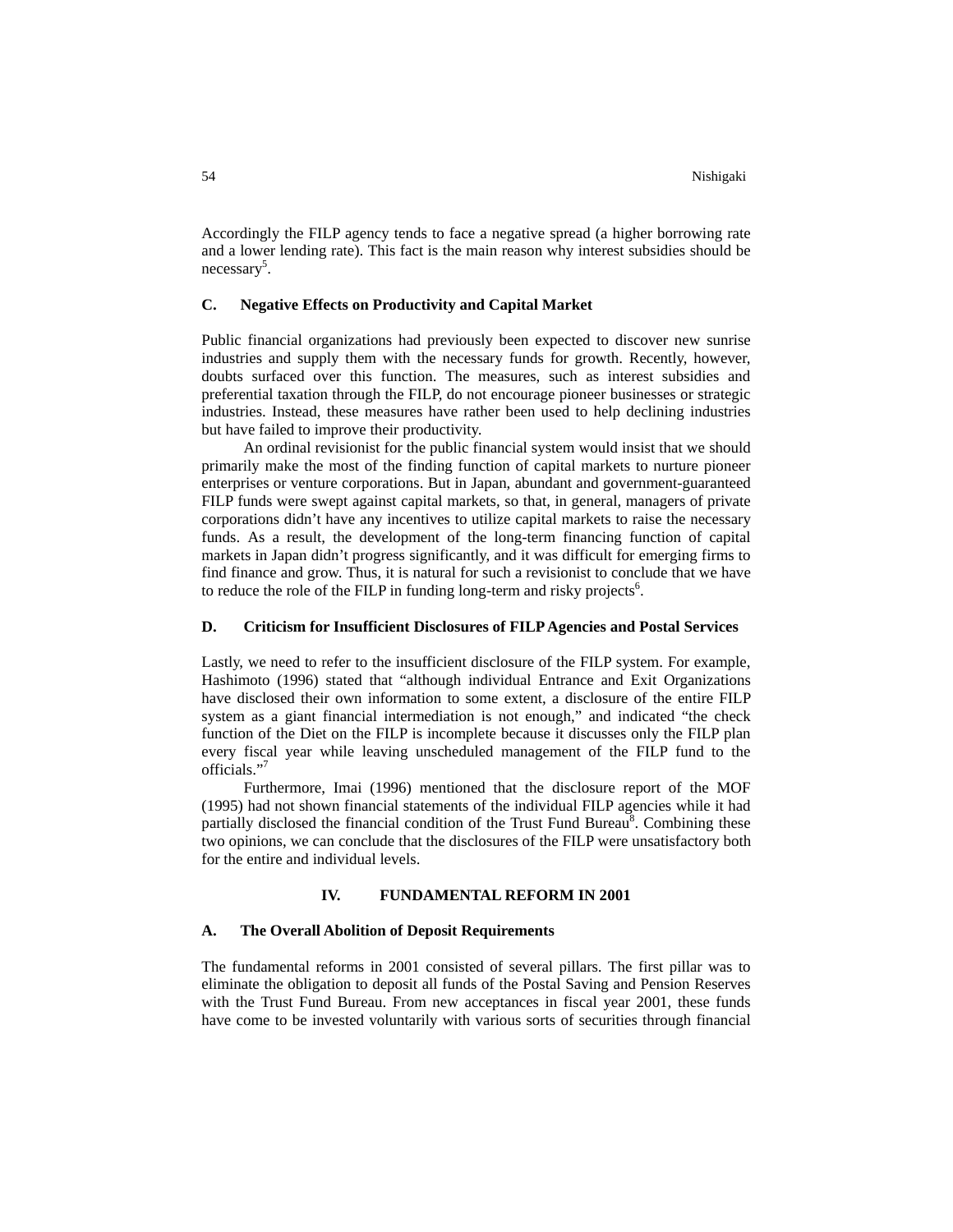markets. The main reason for eliminating the deposit requirements is reportedly that revisionists intended to dam a stream of abundant money from Postal Services to the FILP in order to ease the unification and reorganization of inefficient and oversized FILP agencies.

At the same time, the organizational reform of the Postal Services began. Together with the Postal Service, Postal Savings and Postal Life Insurance had been managed by the Ministry of Posts and Telecommunications before fiscal year 2001. Between 2001 FY and 2002 FY, these businesses were taken over by the Postal Services Agency, which was an outside bureau of the Ministry of Internal Affairs and Communications (MIAC). Since 2003 FY, they have been managed by the Japan Post, which was a public agency  $9$ .

### **B. The FILP Agency Bonds**

The second pillar of the fundamental reform was that FILP agencies became basically obliged to raise their necessary funds through financial markets. In principle, each agency has to issue its own FILP agency bonds. Because of no government guarantee, the interest rate of a FILP agency bond should rise if financial conditions and/or management of the issuer deteriorate. Accordingly, each agency comes to be required to rationalize and improve its financial condition and/or activities to keep its interest rate adequately low. In addition, unless its information disclosure is sufficient, the risk premium of a FILP agency bond would rise due to asymmetric information. Thus, disclosures from FILP agencies may be anticipated to advance.

Indeed, as the experience of government-sponsored enterprises (GSEs) in the United States has shown, it is easy to anticipate that FILP agencies would be unable to obtain sufficient funds by issuing only their own non-guaranteed FILP agency bonds, especially in the initial stage of the new system. Thus, in order to maintain the management of the agencies that might not be evaluated by the market but would still be necessary from a political viewpoint, other means of raising funds were required. In the case of GSEs, insufficient capital is covered by loans from the Federal Government through the Federal Financing Bank. In the case of the Japanese FILP, the Fiscal Loan Fund (FLF) should cover any insufficient funds of the agencies. The FLF raises necessary funds through the market by issuing FILP bonds, which is a kind of Japanese Government bond, and loans the funds to the agencies<sup>10</sup>. The new system, which includes other financing routes for FILP agencies, is illustrated as Figure 3.

## **C. Introduction of Policy Cost Analysis**

The third pillar of the fundamental reform was the introduction of policy cost analysis. The purposes of the introduction are firstly to show the degree of future public burdens in carrying out such a project, secondly to promote rationalization when each FILP agency plans projects, and thirdly to improve project transparency. The policy cost analysis was introduced before fundamental reforms started (i.e., from fiscal year 1999). In the first year, only five agencies disclosed their results of the cost analyses, followed by 14 agencies in 2000 and 30 in 2001.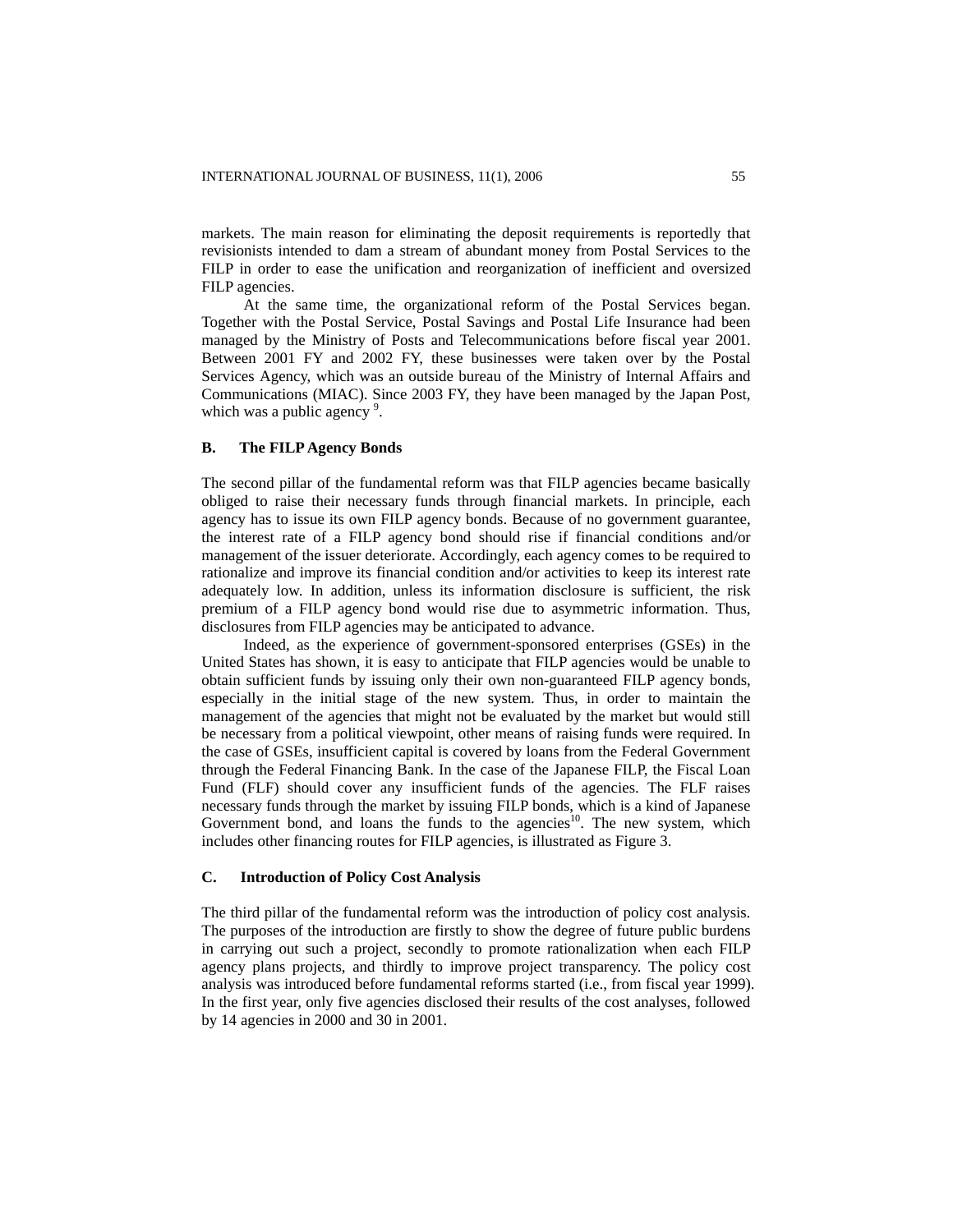|                                                        | <b>Nation</b>           |                     |                  |  |  |
|--------------------------------------------------------|-------------------------|---------------------|------------------|--|--|
|                                                        |                         |                     |                  |  |  |
| Postal Savings Fund                                    |                         | Financial           | Special          |  |  |
| Fund of Employees'                                     | Reserve Fund of         | <b>Institutions</b> | Account for      |  |  |
| Pension Insurance,                                     | Postal Life Insurance   | (private            | Industrial       |  |  |
| National Pension Fund                                  |                         | sector)             | Investment       |  |  |
|                                                        |                         |                     |                  |  |  |
| financial markets                                      |                         |                     |                  |  |  |
|                                                        |                         |                     |                  |  |  |
| FILP Agency Bonds                                      | <b>FILP Bond</b>        | <b>GG Bonds</b>     |                  |  |  |
|                                                        |                         |                     |                  |  |  |
| direct                                                 | Special Account for     |                     |                  |  |  |
| loans                                                  | <b>Fiscal Loan Fund</b> |                     | Government Bonds |  |  |
|                                                        |                         |                     |                  |  |  |
| <b>Fiscal Investment and Loan Agencies</b>             |                         |                     | The Government   |  |  |
| (DGovernment Financial Agencies,                       |                         |                     |                  |  |  |
| 2 Public Cooperations and Agencies,                    |                         | fiscal              |                  |  |  |
| SLocal Self-government, 40 Other Special Cooperations, |                         | expenditure         |                  |  |  |
| <b>5All sorts of special accounts</b>                  |                         |                     |                  |  |  |
|                                                        | investment and loan     |                     |                  |  |  |
|                                                        | Nation                  |                     |                  |  |  |
|                                                        |                         |                     |                  |  |  |

**Figure 3**  The public financial system in Japan after reforms in 2001

 Source: MOF Financial Bureau (2000), Nishigaki (2002, 2003). (Note) "GG bond" means Governmental Guaranteed bonds.

The FILP report (2002) interprets the meaning of "the policy cost" as a differential between the total amount (discounted present value; DPV) of subsidies and the total amount (DPV) of payment to government by FILP agencies<sup>11</sup>. This concept can be expressed in the following formula:

Policy cost (DPV) = Total amount of government subsidies, etc. (DPV) − Total amount of payments to state coffers, etc. by FILP agencies (DPV) (1)

The usage of the analysis is thought in general as follows. Firstly, a decision-maker of the concerned project compares the DPV of policy costs calculated by the formula (1) with the DPV of benefits expected to be gained from the projects, and sorts out such projects that satisfy the next inequality: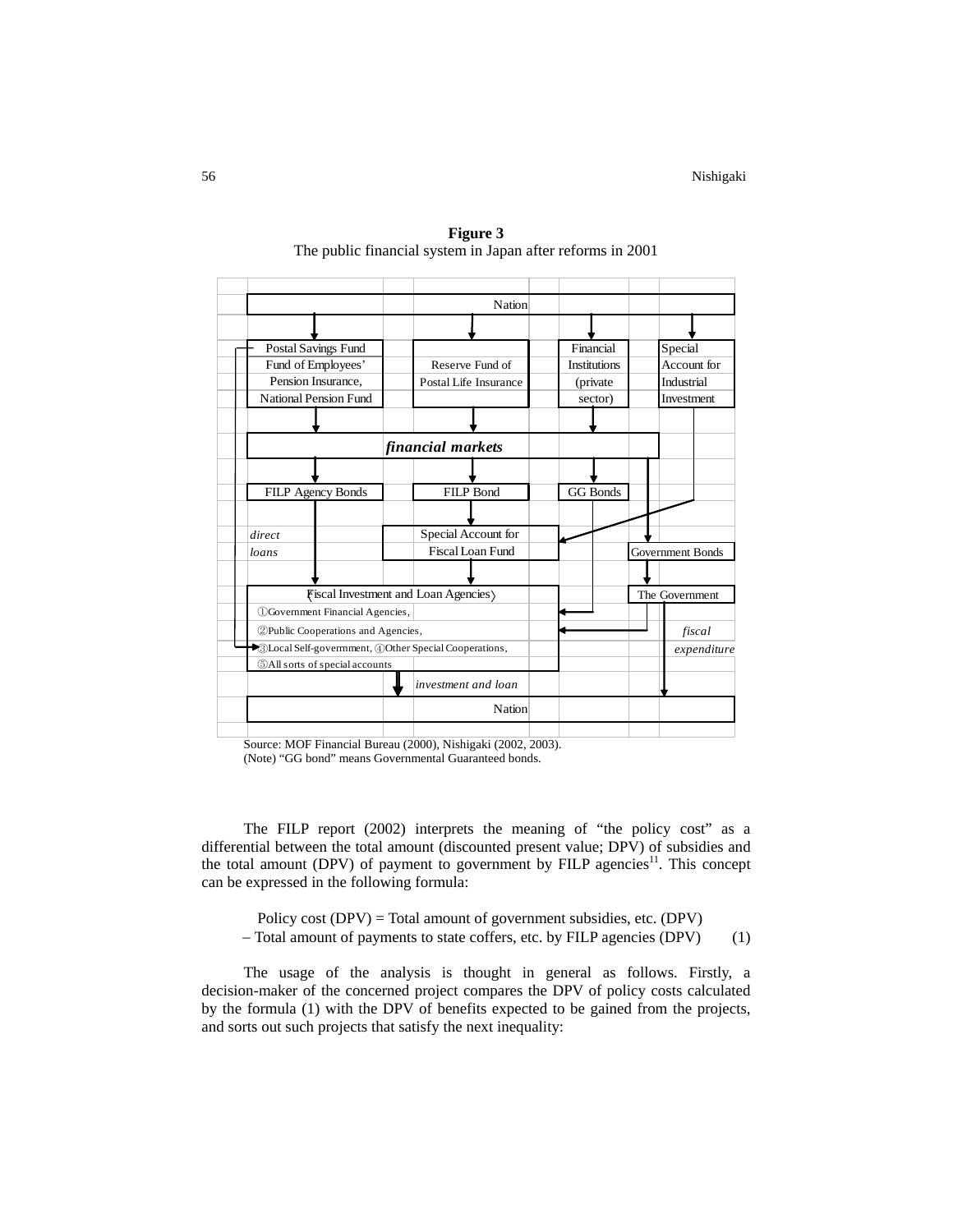DPV of benefits  $>$  DPV of policy cost (2)

Projects that don't satisfy this inequality are to be abolished. Secondly, projects that not only satisfy the inequity but also produce profits are to be referred to private organizations. And thirdly, such projects that satisfy the inequity (2) and do not produce profits are reserved for the FILP agencies. Finally, the FILP agencies choose a project that has largest net benefits among potential projects (DPV of benefits - DPV of policy cost).

# **V. REMAINING PROBLEMS FOR FURTHER REFORM**

## **A. Need to improve heavy dependence of FILP agencies on FILP bonds**

Now, let us consider the remaining problems with the public financial reforms in Japan. If FILP agency bonds have been the central financing measure of FILP agencies, it would be inevitable for many FILP agencies to be unable to obtain sufficient funds in the markets. It is not because they are inefficient but because public organizations are intrinsically obliged to operate on, or to finance, projects that cannot be expected to produce profits or to work with businesses that are accompanied with heavy risks that ordinal private companies are not willing to take on. Furthermore, their loans tend to be long-term and their interest rates are set fixed and lower than market levels. Therefore, in the case of Japan, the majority of FILP agencies have inevitably become heavily dependant on loans from the Fiscal Loan Fund.

With regard to this point, the MOF emphasizes that "those funds ... are truly required by FILP agencies as they carry out projects"; that "funds raised for the FILP carry market interest rates"; and that "the prevailing yield curve of JGBs in the market is used to calculate interest rates on loans to the FLIP agencies after adjusting the maturity of the loan."<sup>12</sup>

Needless to say, for a true introduction of market principles, the FLF or the MOF has to make its best efforts to reduce the volume of FILP bonds issued and to increase the share of bonds issued by the FILP agencies. In fact, individual FILP agencies in general have tried to issue more FILP agency bonds, and the ratio of issuing FILP agency bonds over the size of their businesses has increased since FY 2001 (See Table 1). We can guess that the introduction of policy cost analysis and greater transparency have contributed to these improvements to some extent. We might anticipate further headway in this respect in the future.

#### **B. Obstacles to Credit Enhancing Instruments in Japan**

Additionally, Table 1 suggests two factors for the increase in the ratio of FILP agency bonds issuance over the size of their businesses. One factor is the rise of FILP agency bond issues, and the other is the decrease in size of agency businesses themselves.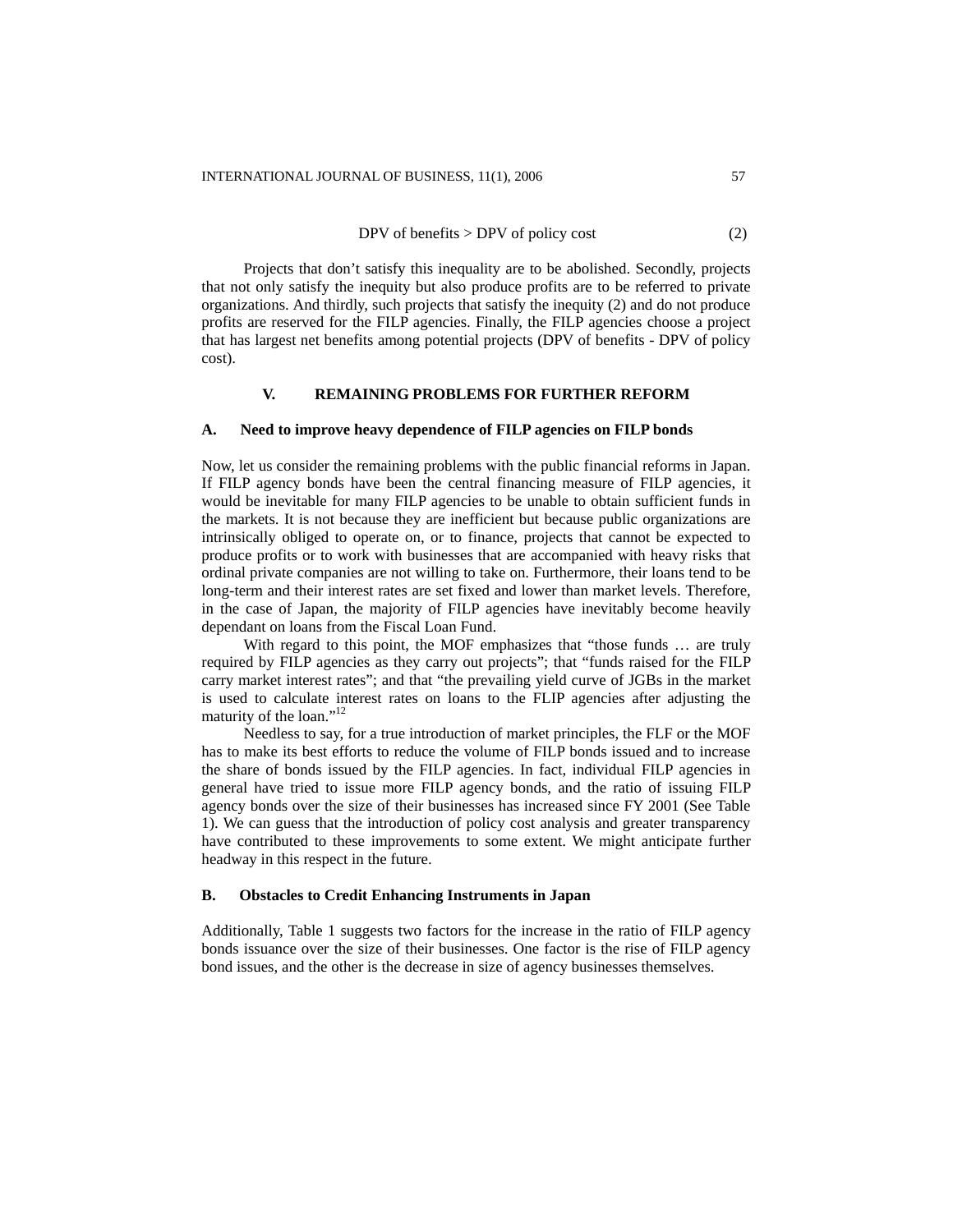| $(Note*)$<br>Agency                                         | 2001FY       | 2002FY        | 2003FY        | 2004FY        | 2005FY        |
|-------------------------------------------------------------|--------------|---------------|---------------|---------------|---------------|
| Government Housing Loan Corporation                         | 200.0(1.9)   | 600.0(7.4)    | 850.0(14.3)   | 1,500.0(30.5) | 2,760.0(68.3) |
| Japan Financial Co. for Municipal Enterprises               | 100.0(5.1)   | 220.0(11.6)   | 300.0(16.9)   | 400.0(24.8)   | 400.0(26.1)   |
| National Life finance Corporation                           | $\cdots$     | 200.0(5.4)    | 240.0(6.5)    | 240.0(6.5)    | 240.0(6.8)    |
| Japan financial Co. for Small and Medium Enterprises        | .            | 200.0(10.5)   | 200.0(10.5)   | 240.0(12.6)   | 240.0(13.1)   |
| Okinawa Development Finance Corporation                     | .            | 10.0(4.6)     | 20.0(9.9)     | 20.0(10.5)    | 30.0(16.6)    |
| Agriculture Forestry and Fisher Finance Co.                 | 15.0(2.9)    | 22.0(4.7)     | 22.0(4.8)     | 23.0(5.1)     | 23.0(5.3)     |
| Development Bank of Japan                                   | 100.0(6.3)   | 200.0(16.7)   | 240.0(20.4)   | 240.0(20.4)   | 240.0(20.5)   |
| Japan Bank for International Cooperation                    | 100.0(4.5)   | 200.0(10.5)   | 240.0(12.8)   | 240.0(13.0)   | 260.0(14.3)   |
| Urban Renaissance Agency                                    | $*40.0(3.1)$ | $*63.0(6.0)$  | 100.0(11.1)   | 134.0(16.2)   | 240.0(35.9)   |
| Japan Water Agency                                          | 10.0(9.2)    | 13.0(13.3)    | 13.0(12.3)    | 15.0(18.9)    | 15.0(18.9)    |
| Japan Railway Construction, Transport and Technology Agency | $*16.0(3.1)$ | $*50.0(8.7)$  | 65.0(13.5)    | 65.0(16.9)    | 86.0()        |
| Japan Fund for Global Environment                           | $\cdots$     | 6.0(23.5)     | 5.0(98.0)     | 7.0(125.0)    | 5.0(454.5)    |
| Welfare and Medical Service Agency                          | 10.0(1.7)    | 20.0(3.3)     | 40.0(6.2)     | 60.0(8.5)     | 119.0(16.9)   |
| National Hospital Organization                              | $\cdots$     | .             | .             | .             | 3.0(8.0)      |
| Promotion and Mutual Aid Co. for Private Schools of Japan   | 6.0(6.3)     | 6.0(7.0)      | 6.0(7.8)      | 7.0(11.7)     | 7.0(11.7)     |
| Center for National University Finance and Management       | $\cdots$     |               | .             | .             | 5.0(7.6)      |
| Japan Student Services Organization                         | 10.0(4.1)    | 56.0(19.0)    | 56.0(16.4)    | 76.0(17.6)    | 110.0(22.5)   |
| Japan Green Resources Agency                                | .            | 4.0(6.0)      | 4.7(7.7)      | 6.5(11.3)     | 6.5(12.2)     |
| Japan Highway Public Corporation                            | 150.0(8.3)   | 400.0(26.9)   | 510.0(35.4)   | 530.0(39.9)   | 300.0(29.8)   |
| Metropolitan Expressway Public Corporation                  | 10.0(3.6)    | 30.0(11.5)    | 50.0(20.0)    | 70.0(28.5)    | 32.0(24.7)    |
| Hanshin Expressway Public Corporation                       | 10.0(5.8)    | 20.0(13.9)    | 35.0(24.7)    | 45.0(38.9)    | 30.0(46.7)    |
| Honshu-Shikoku Bridge Authority                             |              |               | .             | 10.0(113.6)   | 23.1(471.4)   |
| Japan Expressway Possessed Debt Repayment Organization      |              |               | .             |               | 234.9()       |
| Organization for Small & Medium Enterprises                 |              |               |               |               |               |
| and Regional Innovation, JAPAN                              | .            |               | 10.0(80.6)    | 16.0(262.3)   |               |
| Central Cooperative Bank for Commerce and Industry          | 224.9(11.7)  | 283.2(15.3)   | 331.9(17.9)   | 380.4(20.6)   | 413.5(23.0)   |
| Narita International Airport Corporation                    | 50.0(59.2)   | 35.0(57.0)    | 41.3(41.9)    | 79.7(102.2)   | 56.3(63.8)    |
| Kansai International Airport Corporation                    | .            |               | .             |               | 1.3(1.3)      |
| Teito Rapid Transit Authority                               | 43.9(87.5)   | 69.0(96.4)    | .             |               |               |
| Total $^{\textrm{(Note $*\ $*)}}$                           | 1,105.8(3.4) | 2,707.2(10.1) | 3,379.9(14.4) | 4,404.6(21.5) | 5,880.6(34.3) |

**Table 1** Change in the size/ratio of issuing FILP agency bonds (Billion Yen (%))

Source;<http://www.mof.go.jp/jouhou/zaitou/zaitou.htm>

(Note)\* In fiscal year 2003, large amounts of reconstitutions and integration among FILP agencies were executed. The names of agencies mentioned in the Table are those of the inherited beings. In the case of integration, we present the sum of amounts in all integrated agencies as before 2003 FY.

\*\* A share concerning an individual agency indicates the ratio of issuing FILP agency bonds over the size of its business, while the total of those shares indicates the ratio of total issuing FILP agency bonds over the size of the total amount of the FILP plan in each fiscal year.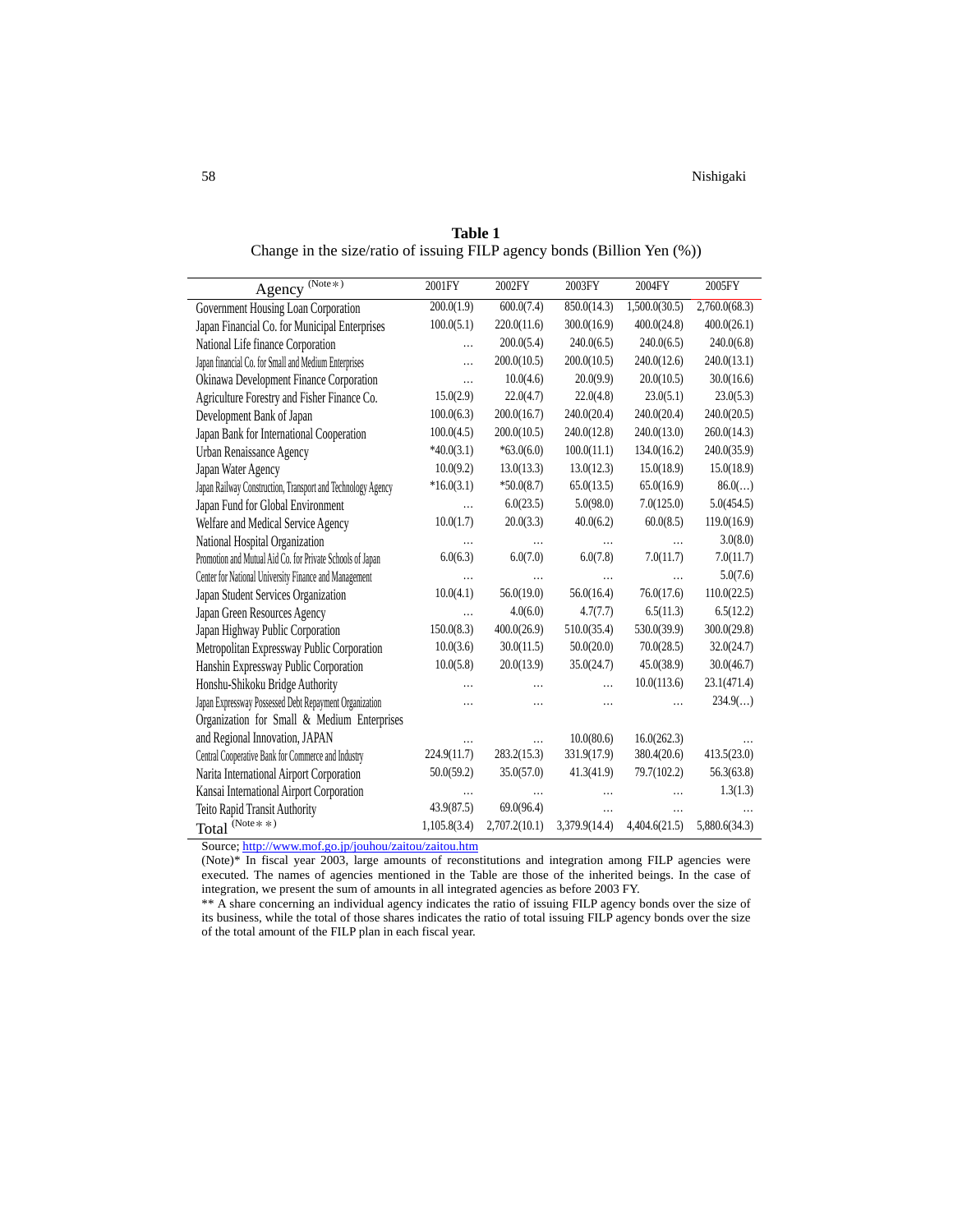

**Figure 4**  Change in the size of FILP

Note: The planned and actual sizes of FILP are different. Here, planned values are used in this Figure.

As shown in Figure 4, the size of the FILP has been reduced rapidly since the beginning of new century. Thus, we may incline to wonder whether truly necessary projects have been closed forcibly or irrationally because of strong pressure from revisionists who have maintained the harmfulness of a ballooning FILP. However, we cannot deny another possibility that such rapid reduction indicates that huge unnecessary funds had been invested and loaned before. At this moment, we had better avert a premature judgment on this question.

However, we want to note that the net benefits depend on the methods by which public organizations offer financial services. Thus in Japan, the following rules should be applied.

If net benefit of a project was negative, but at the same time we could anticipate adequately high DPV of benefit from the project or we could expect a social intensive request for the project, then we should attempt to converse the method of the project from direct loans to any kind of credit enhancing (e.g. credit guarantee).

The main purpose of this method conversion is to reduce policy costs through decreasing the total amount of government subsidies. In comparison with direct loans, credit-enhancing instruments need negligible funds to offer these services. In the case of the United States or Germany, this conversion has been dramatically achieved from the 1980s, although negative opinions against the effects of credit enhancing existed<sup>13</sup>.

As far as data in Japan show, most credit enhancement activities by public agencies are only at the beginning stage. There is a possibility that these activities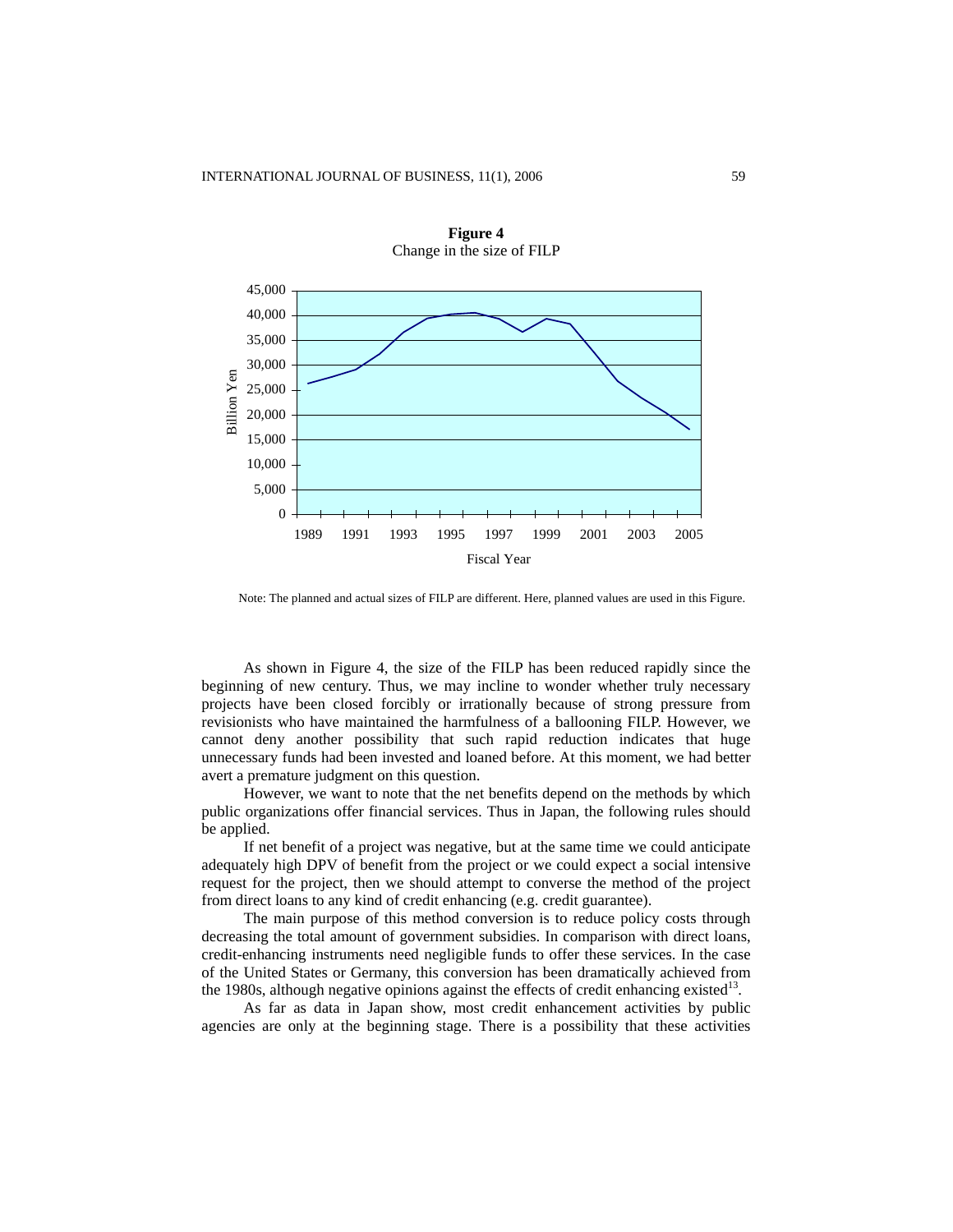would prevail hereafter, but there are several obstacles to diffuse. Firstly, we have to point out the low capacity of private financial institutions in Japan regarding screening and monitoring borrowers, as shown in the lengthy delays in reducing the amount of bad debts during the 1990s. Accordingly, there exist real fears that private institutions would extend huge bad loans, and the Government should suffer large losses because the Government guarantees these loans.

Secondly, we cannot help but have suspicions over the nation's future ability to pay back its debts. The liabilities of the Japanese government are going to exceed the amount of GDP within fiscal year 2005. The nation's excessive outstanding debts would prevent the effects of credit enhancing because people doubt the government ability to perform as a last resort.

Eliminating these obstacles is necessary to further improve the public financial system in Japan.

## **VI. SUMMARY AND CONCLUSION**

In this paper, we have described the public financial system in Japan; its initial form, its problems and reasons for reform, contents of the fundamental reform, and remaining issues. Particularly, former public financial system was inefficient because it was not disciplined by market mechanism. Therefore, the main feature of the 2001 reform was to make public agencies being subject to market pressures by requiring them to raise their necessary funds through financial markets. In addition, policy cost analysis was introduced in order to rationalize the planning of projects of each public agency.

The results of the reforms now sharply emerged as shown in Table 1 and Figure 4. However, these reforms are not enough at the individual agency level. Moreover, although we believe that changing the main measures of the public financial service from direct loans to credit enhancing instruments is necessary in order to improve the efficiencies of public financial system, the reform in this regard has not yet progressed sufficiently. Particularly, the low capacity of private banks for screening and monitoring and too much outstanding national debt are serious bottlenecks for strengthening the credit enhancing function of the public financial system in Japan. Therefore, we conclude that the reform of the public financial system will not be completed unless we advance it together with reinforcing the economy.

#### **ENDNOTES**

1. With regard to the decision process of the FILP, there is no large difference between the previous system and the present one. The Financial Bureau of the MOF goes on to draw up the FILP plan, keeping pace with the budgetary process of the general account every fiscal year. At the end of August each year, the authorities of the FILP agencies propose their request to the Financial Bureau at the same time as the budget request from ministries to the Budget Bureau. From September to December, while the general budget assessment continues, FILP requests are examined and screened, and both are adjusted with each other. In December, based on the Cabinet Council's decision, both the general budget and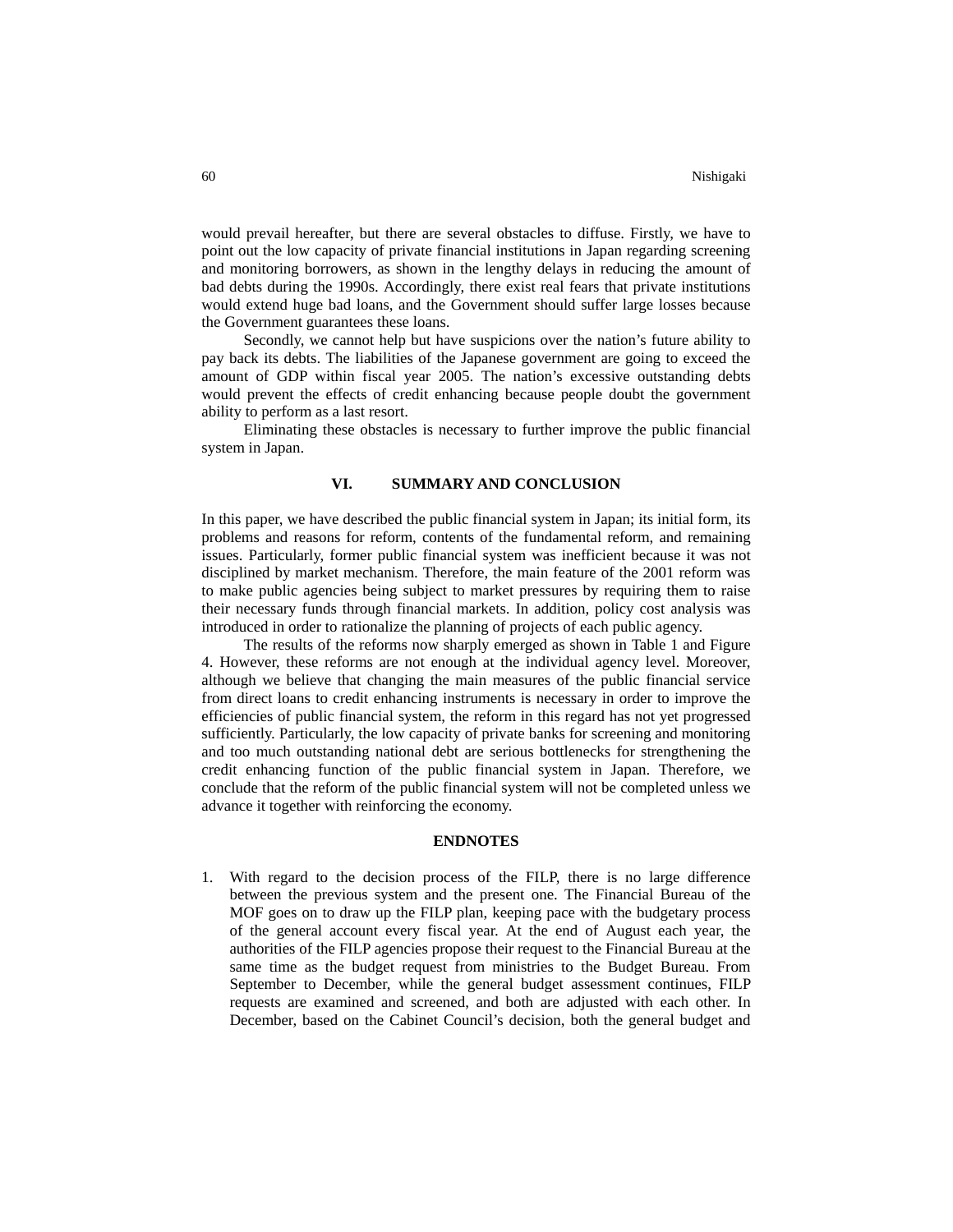FILP plan are submitted in bulk as a MOF draft to the Cabinet. After fine adjustments inside the government, the government draft is submitted to the Diet and passed after parliamentary discussions.

- 2. In the case of the general budget, the objects of expenditure are restricted to such matters that no returns can ever be anticipated, and the budget has to be used completely within a single fiscal year. In contrast, in the case of the FILP fund, the objects of expenditure have to be limited to profitable projects and businesses such as construction of highways, or confined to matters that are expected to be paid back such as housing loans, because the sources of the FILP fund are all obliged to repay the money. In addition, there are various maturities in fiscal investments and loans, from a single month to 35 years.
- 3. However, there is a different contention that public funds had made up for the decrease of loans by private banks to industries and have prevented further decline into recession. See Inoue and others (1999).
- 4. Imai (1996), p.14.
- 5. Of course, there might be another reason that has led to inefficient public agencies making losses. But Yoshino (1994) reported empirical evidence that government financial agencies had the lowest rate of expense in all kinds of financial intermediaries in Japan.
- 6. See Iwata (1998), pp.261-262.
- 7. Hashimoto (1996), p.24.
- 8. Imai (1996), p.14.
- 9. Concerning the details of arguments over the reform of postal services in Japan, please see Yamori and Nishigaki (2005).
- 10. Another relief method for FILP agencies with insufficient funding is to issue government guaranteed (GG) bonds. However, issuing GG bonds is restricted to agencies that face difficulties in issuing FILP agency bonds without government guarantees.
- 11. See [http://www.mof.go.jp/zaito/zaito2002e/za02e-03.html.](http://www.mof.go.jp/zaito/zaito2002e/za02e-03.html)
- 12. For example, see [http://www.mof.go.jp/zaito/English/Za2003-01-03.html.](http://www.mof.go.jp/zaito/English/Za2003-01-03.html)
- 13. For example, see Williamson (1994), pp.523-544.

## **REFERENCES**

- Financial Bureau of the Ministry of Finance (Japan), 2000, *Fiscal Investment and Loan Program Report.*
- Hashimoto, N., 1996, "A Small Government, Respects for the Vitality of Private Sector, and Information Disclosures Are Intensively Required for the Public Financial System in Japan," *Weekly KINZAI*, 10th June, 22-25 (in Japanese).
- Imai, N., 1996, "We Should Bring to Account the Proper Roles and Subsisting Issues of the Public Financial System in Japan," *Weekly KINZAI*, 10th June, 12-16 (in Japanese).
- Inoue, T., and Natsui, T., and Miyahara, S., 1999, Asymmetric Information and Public Financial System, *The Roles of Public Financial System in Japan*, edited by Inoue, T. and Unotoro, Y., Nippon Hyoron Sha, 45-69 (in Japanese).